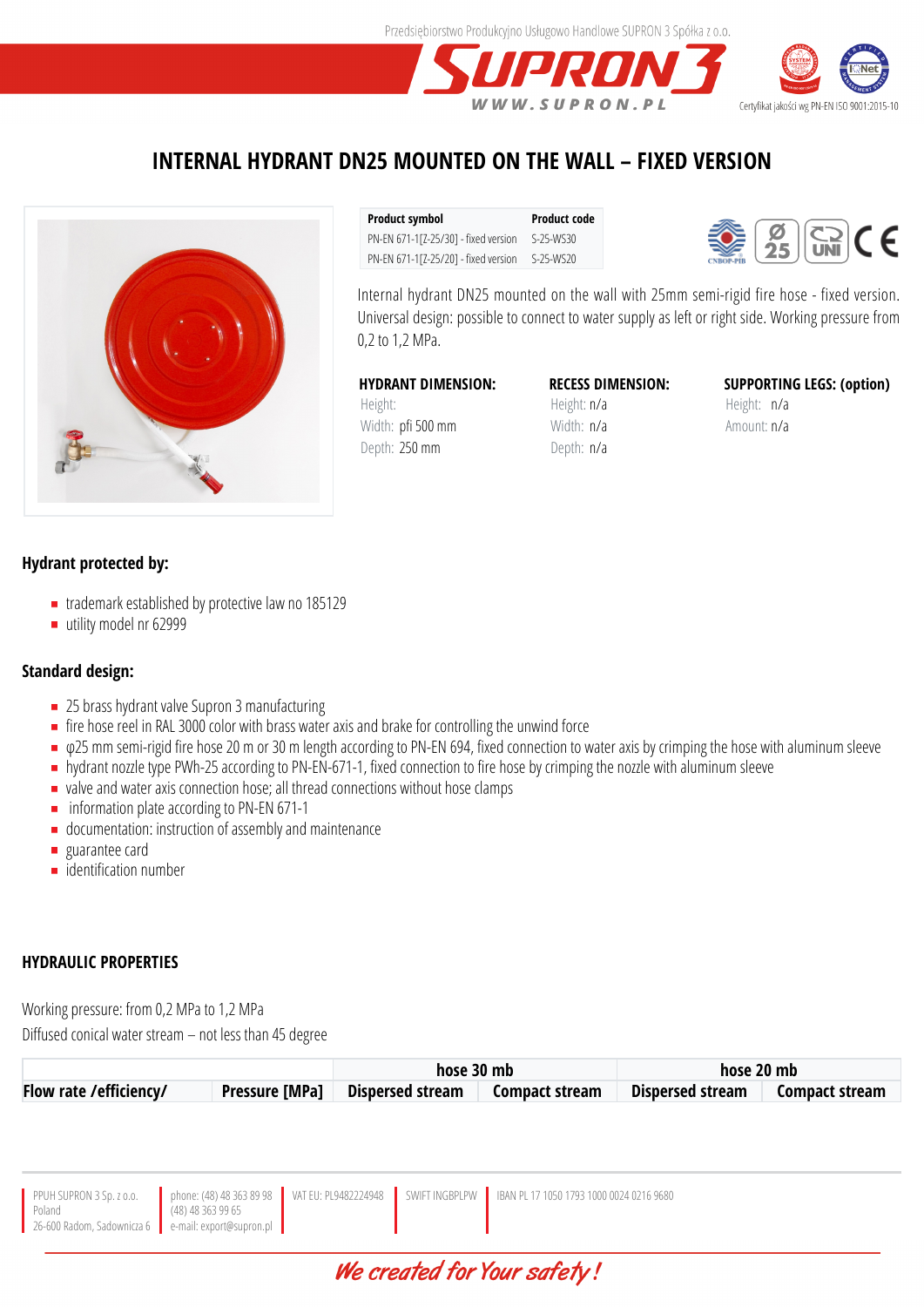



| Equivalent diameter 10 mm                                                                             | 0,2 | $61$ $l/min$    | $60$ $l/min$      | $65$ $l/min$    | $64$ $l$ /min    |  |  |  |  |
|-------------------------------------------------------------------------------------------------------|-----|-----------------|-------------------|-----------------|------------------|--|--|--|--|
|                                                                                                       | 0,4 | 86 l/min        | 85 l/min          | $92$ $l/min$    | $91$ $l/min$     |  |  |  |  |
|                                                                                                       | 0,6 | $104$ $l/min$   | 103 l/min         | $112$ $l/min$   | $111$ $l/min$    |  |  |  |  |
| <b>Factor K</b>                                                                                       |     | 43              |                   | 46              |                  |  |  |  |  |
| Effective coverage range of the water jet at a pressure of 0.2 MPa (plus hose length / 20 m or 30 m): |     |                 |                   |                 |                  |  |  |  |  |
| Equivalent diameter 10 mm                                                                             | 0,2 | 4,5 m           | 11.8 <sub>m</sub> | 4,5 m           | 11,8m            |  |  |  |  |
|                                                                                                       | 0,4 | $7,0 \text{ m}$ | 14,4 m            | $7,0 \text{ m}$ | 14,4 m           |  |  |  |  |
|                                                                                                       | 0,6 | 8,1 m           | $18,0 \text{ m}$  | 8,1 m           | $18,0 \text{ m}$ |  |  |  |  |

**Attention!** The dependence of the flow rate Q on the pressure P is given by the equation: Q = √10P, where Q is expressed in liters / minute and P in megapascals.

## **POSSIBILITY OF IMPLEMENTATION**





**COVER FOR 25 VALVE CONNECTION OF HOSE CONNECTING HYDRANT VALVE WITH WATER AXIS – STANDARD**

> thread connection in standard connection by adapter and hose coupling



**25 VALVE WITH ROTATING ADAPTER – OPTIONAL**

 $\blacksquare$  thread connection in standard connection by adapter and hose coupling



**NOZZLE CRIMPING**

- nozzle crimping with aluminum sleeve  $\blacksquare$ in standard
- nozzle crimping with brass sleeve



**52 VALVE WITH SLANT REDUCTION** Hydrant can be connected to DN52 water supply due to 52 valve with slant reduction

phone: (48) 48 363 89 98 (48) 48 363 99 65 e-mail: export@supron.pl

We created for Your safety!

VAT EU: PL9482224948 | SWIFT INGBPLPW | IBAN PL 17 1050 1793 1000 0024 0216 9680